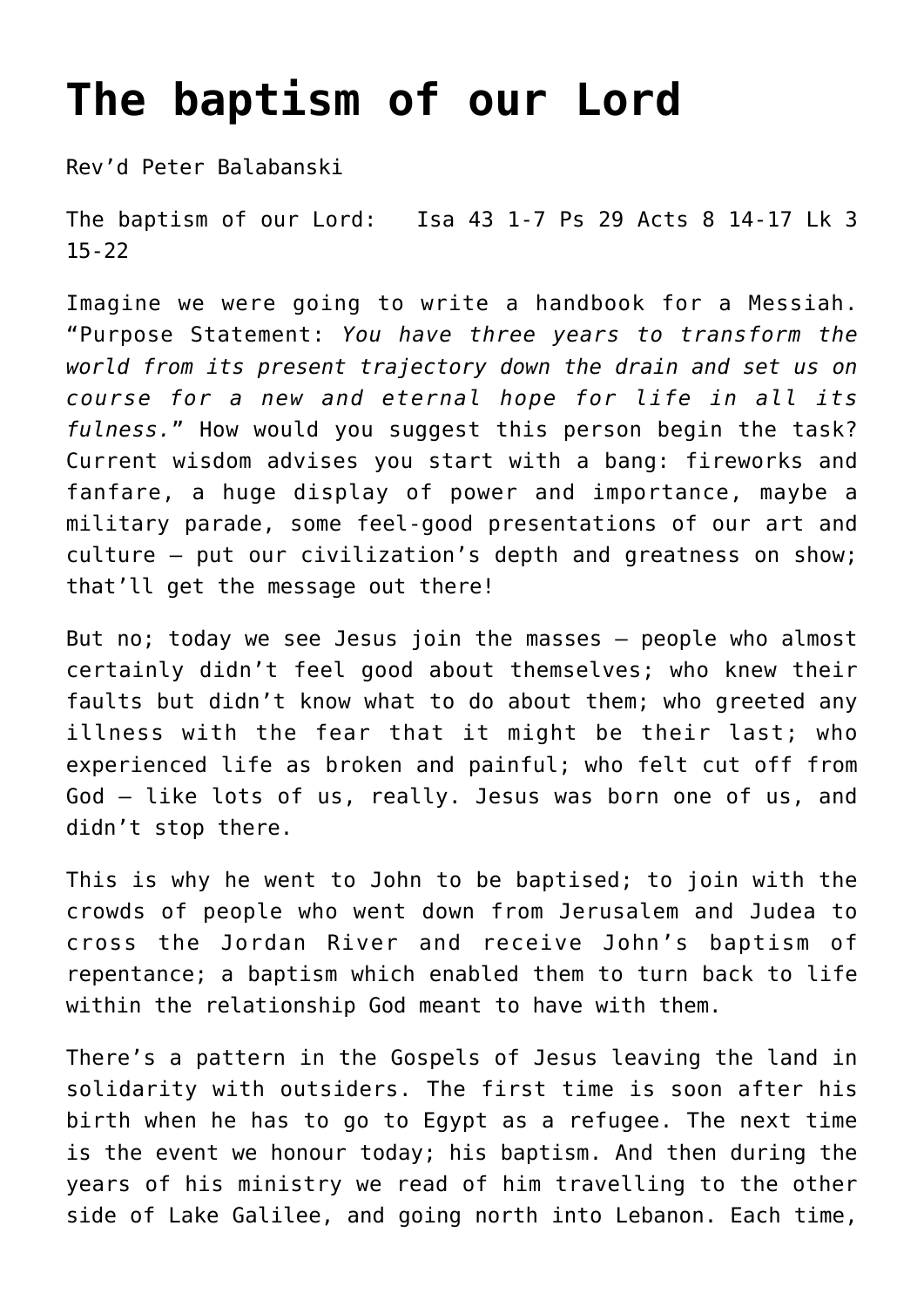we find him together with outsiders.

Of all people, Jesus didn't need a baptism of repentance. Ever since the early Church Fathers and Mothers, we've puzzled over Jesus receiving John's baptism. In their reflections on this paradox of the perfect penitent, our forebears came up with important wisdom that's always worth looking at again. Let's journey with these early Christians as our quides. Cf Ancient Xtian *Commentary on Scripture NT 1a*; IVP 2001, pp. 49ff

One anonymous Church Father or Mother wrote that in receiving John's baptism, Jesus endorsed John's teaching and practice. John knew God's people *do* need to leave behind the parts of our lives that separate us from God and turn back to God. The way we're given to do this is to imitate Jesus and receive baptism. We've been privileged to witness the astonishing power of this here with our Persian families who've risked their lives to receive baptism. And those among us who've received baptism as adults or confirmation can also attest to its transformative power.

St Jerome saw three reasons for Jesus receiving John's baptism. "First, because he was born a mortal, that he might fulfil all justice and humility of the law. *(Jesus is born and lives his solidarity with us and by grace offers us a salvation we cannot earn.)* Second, that by his baptism, he might confirm John's baptism. And third, that by sanctifying the waters of the Jordan through the descent of the dove, he might show the Holy Spirit's advent in the baptism of believers." P.51 citing CCL 77:18-19 (*This means our life is transformed from our baptism; a life limited by our biology becomes a life empowered for eternity by the breath of God – new, eternal life which doesn't have to wait until we die before it starts* See Tom Wright *Surprised by Hope* SPCK 2007 p.168)

The Assyrian Bishop, Theodore of Mopsuestia wrote that in receiving baptism, Jesus "identified himself with that part of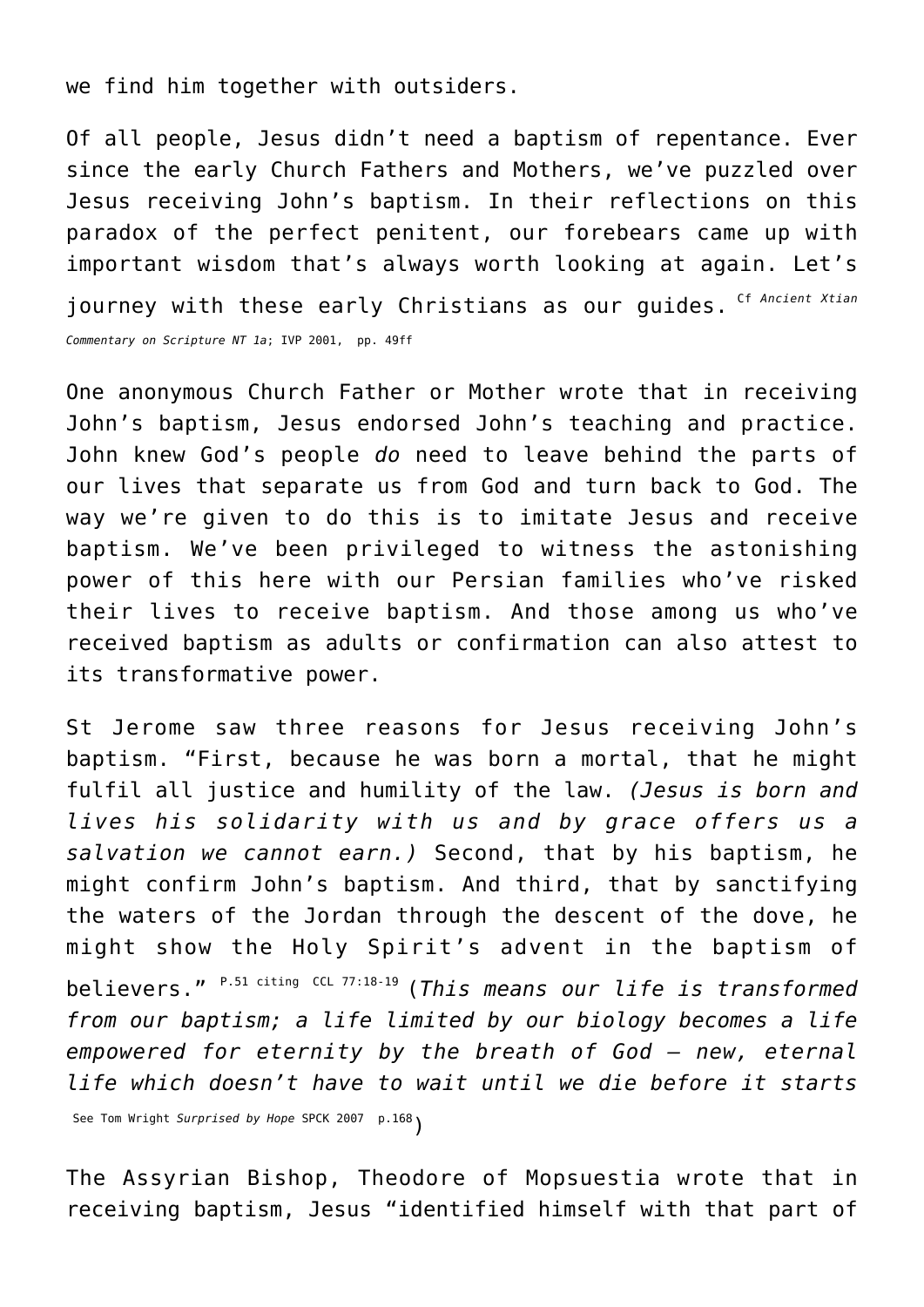society outside the law of grace, in which we also take part. The Lord became … like a common person from among the people." MKGK 101 in ACCS p.51 Bishop Theodore sees Jesus joins the queue with people just like us who head down to the river looking for a new start and guidance for the way ahead. You can really trust someone who'll do that with you.

Bishop Cromatius of Constance wrote that "the Lord did not want to be baptised for his own sake but for ours..." CCL 9a: 244-45 in ACCS p.51. This sounds very like the reason for Jesus's crucifixion. We know that Jesus died for us so that we might be ransomed from the power of evil. Bp Cromatius realised that Jesus received baptism for this too. His baptism was in direct continuity with his self-sacrifice on the Cross.

Abp John Chrysostom of Constantinople saw it similarly to Bishop Cromatius. Chrysostom wrote that Jesus meant, "I have come to do away with the curse that is appointed for the transgression of the law. So I must first therefore fulfil it, and having delivered you from its condemnation, bring it to an end. … This is the very purpose of my assuming flesh and coming to you." *Matthew, Homily 12.1 PG* 57.203 in ACCS p.52-3. So Chrysostom is also linking Jesus's baptism with his birth and his crucifixion.

What are *we* to make of all this – the Baptism of our Lord?

I think we can answer that by expanding on that last teaching of Abp Chrysostom – the linking of Jesus's birth, baptism and crucifixion.

Jesus didn't go to John for Baptism because he needed it. He didn't receive John's baptism to re-connect himself with God. Jesus received John's baptism to re-connect *us* with God. *His receiving baptism transforms the baptism we receive.* It's the same reason he came among us, born as the child of Bethlehem we welcomed at Christmas. Jesus was born so that any born on